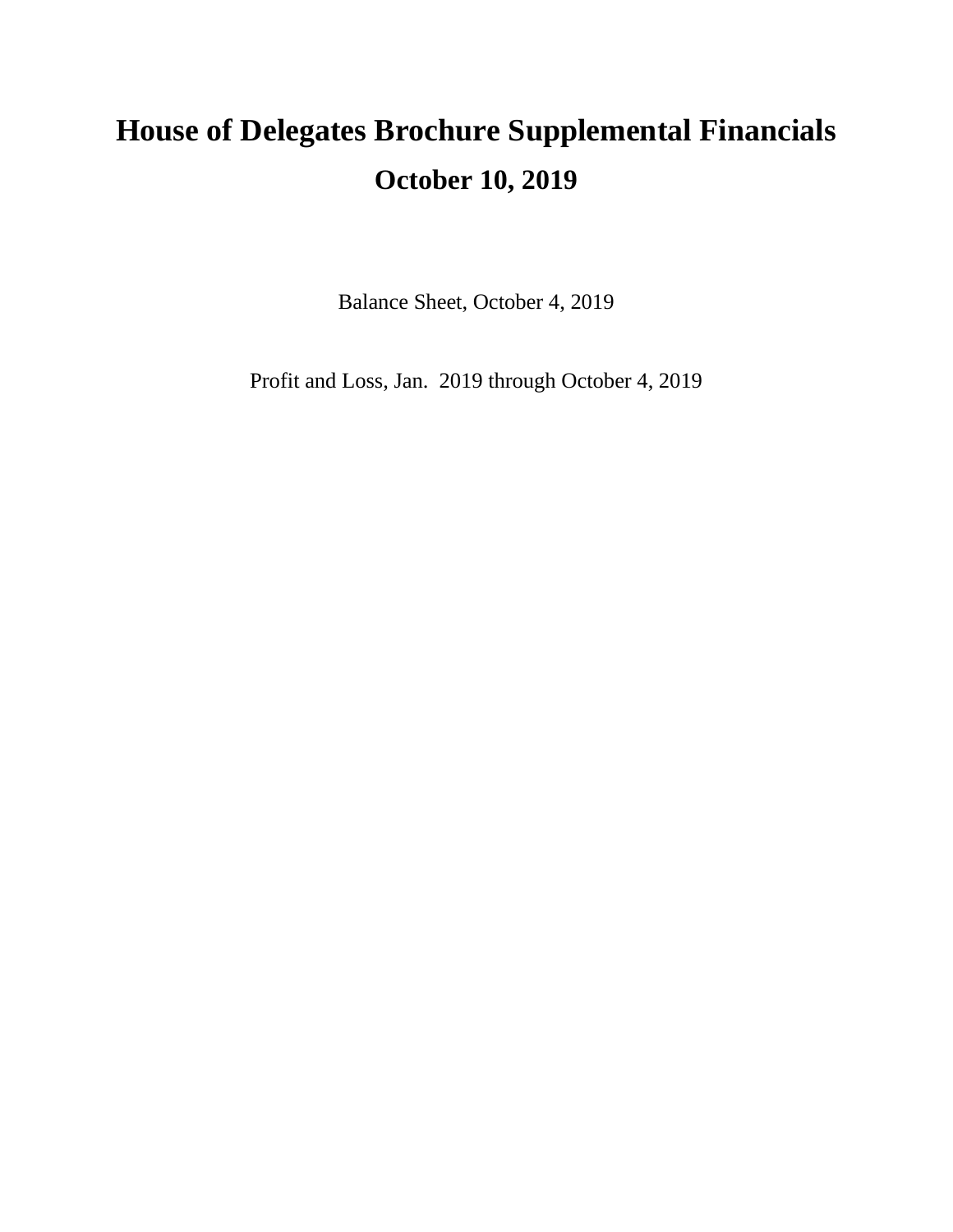**11:37 AM 10/07/19 Cash Basis**

## **FWD Balance Sheet As of October 4, 2019**

|                                        | Oct 4, 19    |
|----------------------------------------|--------------|
| <b>ASSETS</b>                          |              |
| <b>Current Assets</b>                  |              |
| <b>Checking/Savings</b>                |              |
| <b>FWD-CHECKING</b>                    | 50,309.91    |
| <b>Total Checking/Savings</b>          | 50,309.91    |
| <b>Other Current Assets</b>            |              |
| <b>Prepaid Expenses</b>                | 570.68       |
| <b>Total Other Current Assets</b>      | 570.68       |
| <b>Total Current Assets</b>            | 50,880.59    |
| <b>Other Assets</b>                    |              |
| 111.10 - Prepaid                       | 2,500.00     |
| <b>Security Deposits Asset</b>         | 3,510.00     |
| <b>Total Other Assets</b>              | 6,010.00     |
| <b>TOTAL ASSETS</b>                    | 56,890.59    |
| <b>LIABILITIES &amp; EQUITY</b>        |              |
| <b>Liabilities</b>                     |              |
| <b>Current Liabilities</b>             |              |
| <b>Credit Cards</b>                    |              |
| <b>Mastercard-Bank of America</b>      | 5,076.05     |
| <b>Total Credit Cards</b>              | 5,076.05     |
| <b>Other Current Liabilities</b>       |              |
| 449.00 - Quartet travel                | 2,402.38     |
| 450.00 - Chorus travel                 | 5,544.00     |
| <b>Total Other Current Liabilities</b> | 7,946.38     |
| <b>Total Current Liabilities</b>       | 13,022.43    |
| <b>Total Liabilities</b>               | 13,022.43    |
| <b>Equity</b>                          |              |
| 446.00 - Youth Ed                      | 2,471.25     |
| 447.00 - NOR CAL YOUTH CAMP            | 17,581.70    |
| 451.00 - Surplus 12/31/2010            | 62,453.11    |
| <b>Retained Earnings</b>               | $-29,572.76$ |
| <b>Net Income</b>                      | $-9,065.14$  |
| <b>Total Equity</b>                    | 43,868.16    |
| TOTAL LIABILITIES & EQUITY             | 56,890.59    |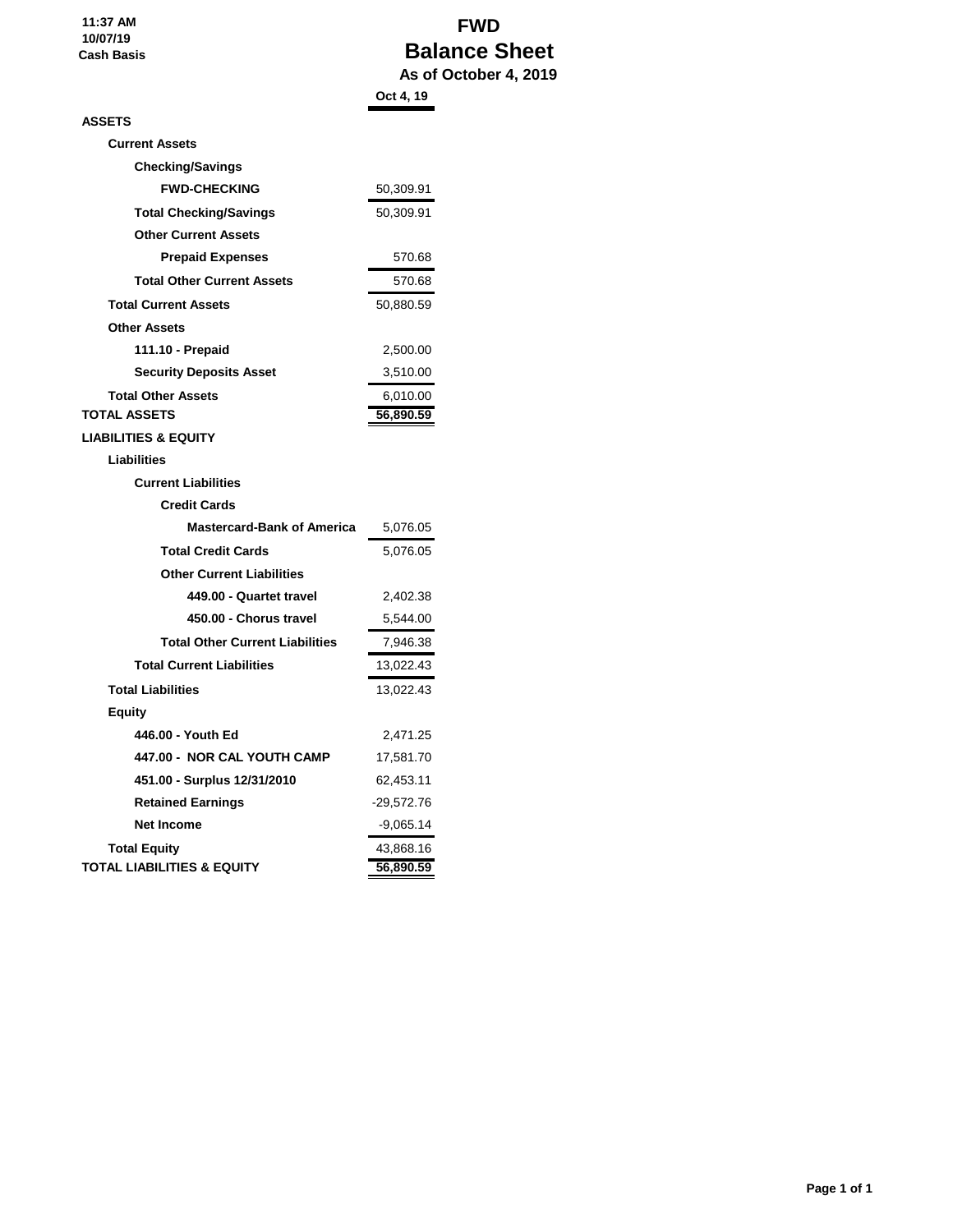|                                     | AZ - Arizona Div | <b>AZ Leadership Academy</b> | DF - Fall | DS-Spring | <b>FWD-Operations</b> | <b>FWD BOD Meetings</b> | <b>NoCal Youth</b> |
|-------------------------------------|------------------|------------------------------|-----------|-----------|-----------------------|-------------------------|--------------------|
| <b>Ordinary Income/Expense</b>      |                  |                              |           |           |                       |                         |                    |
| Income                              |                  |                              |           |           |                       |                         |                    |
| 500.00 - DUES-Members               |                  |                              |           |           |                       |                         |                    |
| 500.10 Dues Allocations-Events      | 4,000.00         | 0.00                         | 16,000.00 | 10,000.00 | 0.00                  | 0.00                    | 0.00               |
| 500.00 - DUES-Members - Other       | 0.00             | 0.00                         | 0.00      | 0.00      | 11,176.50             | 0.00                    | 0.00               |
| Total 500.00 - DUES-Members         | 4,000.00         | 0.00                         | 16,000.00 | 10,000.00 | 11,176.50             | 0.00                    | 0.00               |
| 501.00 - SRING PRELIMS REV          |                  |                              |           |           |                       |                         |                    |
| 501.06 Photos                       | 0.00             | 0.00                         | 0.00      | 500.00    | 0.00                  | 0.00                    | 0.00               |
| 501.00 - SRING PRELIMS REV - Other  | 0.00             | 0.00                         | 0.00      | 18,248.00 | 0.00                  | 0.00                    | 0.00               |
| Total 501.00 - SRING PRELIMS REV    | 0.00             | 0.00                         | 0.00      | 18,748.00 | 0.00                  | 0.00                    | 0.00               |
| 502.00 - FALL CONVENTION REV        | 0.00             | 0.00                         | 22,950.00 | 0.00      | 0.00                  | 0.00                    | 0.00               |
| 503.00 - DIVISIONAL CONV            |                  |                              |           |           |                       |                         |                    |
| $503.10 - AZ$                       | 7,546.00         | 0.00                         | 0.00      | 0.00      | 0.00                  | 0.00                    | 0.00               |
| 503.30 - SO CAL WEST                | 0.00             | 0.00                         | 0.00      | 0.00      | 0.00                  | 0.00                    | 0.00               |
| Total 503.00 - DIVISIONAL CONV      | 7,546.00         | 0.00                         | 0.00      | 0.00      | 0.00                  | 0.00                    | 0.00               |
| <b>504.00 - WESTUNES</b>            |                  |                              |           |           |                       |                         |                    |
| 504.01 - ADS                        | 0.00             | 0.00                         | 0.00      | 0.00      | 325.00                | 0.00                    | 0.00               |
| Total 504.00 - WESTUNES             | 0.00             | 0.00                         | 0.00      | 0.00      | 325.00                | 0.00                    | 0.00               |
| 505-Educational Events              |                  |                              |           |           |                       |                         |                    |
| 505.01 AZ Leadership Summit         | 0.00             | 950.00                       | 0.00      | 0.00      | 0.00                  | 0.00                    | 0.00               |
| 505.02 NorCal Leadership Summit     | 0.00             | 0.00                         | 0.00      | 0.00      | 0.00                  | 0.00                    | 0.00               |
| 505.03 SoCal Leadership Summit      | 0.00             | 0.00                         | 0.00      | 0.00      | 0.00                  | 0.00                    | 0.00               |
| <b>Total 505-Educational Events</b> | 0.00             | 950.00                       | 0.00      | 0.00      | 0.00                  | 0.00                    | 0.00               |
| 506.00 - OTHER                      |                  |                              |           |           |                       |                         |                    |
| 506.05 Contest Photos               | 0.00             | 0.00                         | 0.00      | 550.00    | 0.00                  | 0.00                    | 0.00               |
| <b>Total 506.00 - OTHER</b>         | 0.00             | 0.00                         | 0.00      | 550.00    | 0.00                  | 0.00                    | 0.00               |
| 510 - Donations                     |                  |                              |           |           |                       |                         |                    |
| 510.03 - Donations NorCal Camp      | 0.00             | 0.00                         | 0.00      | 0.00      | 0.00                  | 0.00                    | 5,500.00           |
| 510.04 - Donors Choice HF           | 0.00             | 0.00                         | 0.00      | 0.00      | 5,702.69              | 0.00                    | 0.00               |
| <b>Total 510 - Donations</b>        | 0.00             | 0.00                         | 0.00      | 0.00      | 5,702.69              | 0.00                    | 5,500.00           |
| 520.00 - Fees                       |                  |                              |           |           |                       |                         |                    |
| 520.01 - NorCal Youth Camp          | 0.00             | 0.00                         | 0.00      | 0.00      | 0.00                  | 0.00                    | 800.00             |
| <b>Total 520.00 - Fees</b>          | 0.00             | 0.00                         | 0.00      | 0.00      | 0.00                  | 0.00                    | 800.00             |
| <b>Total Income</b>                 | 11,546.00        | 950.00                       | 38,950.00 | 29,298.00 | 17,204.19             | 0.00                    | 6,300.00           |
| <b>Expense</b>                      |                  |                              |           |           |                       |                         |                    |
| 601.00 - HCW/LA Expense             |                  |                              |           |           |                       |                         |                    |
| 709.10 - Leadership Academy         |                  |                              |           |           |                       |                         |                    |
| 709.11 - LA - AZ                    | 0.00             | 1,735.94                     | 0.00      | 0.00      | 0.00                  | 0.00                    | 0.00               |
| 709.12 - LA - SoCal Exp             | 0.00             | 0.00                         | 0.00      | 0.00      | 0.00                  | 0.00                    | 0.00               |
| Total 709.10 - Leadership Academy   | 0.00             | 1,735.94                     | 0.00      | 0.00      | 0.00                  | 0.00                    | 0.00               |
| Total 601.00 - HCW/LA Expense       | 0.00             | 1,735.94                     | 0.00      | 0.00      | 0.00                  | 0.00                    | 0.00               |
| 601.10 - DS15 - District Spring     |                  |                              |           |           |                       |                         |                    |
| Judges-Meals                        | 0.00             | 0.00                         | 0.00      | 817.50    | 0.00                  | 0.00                    | 0.00               |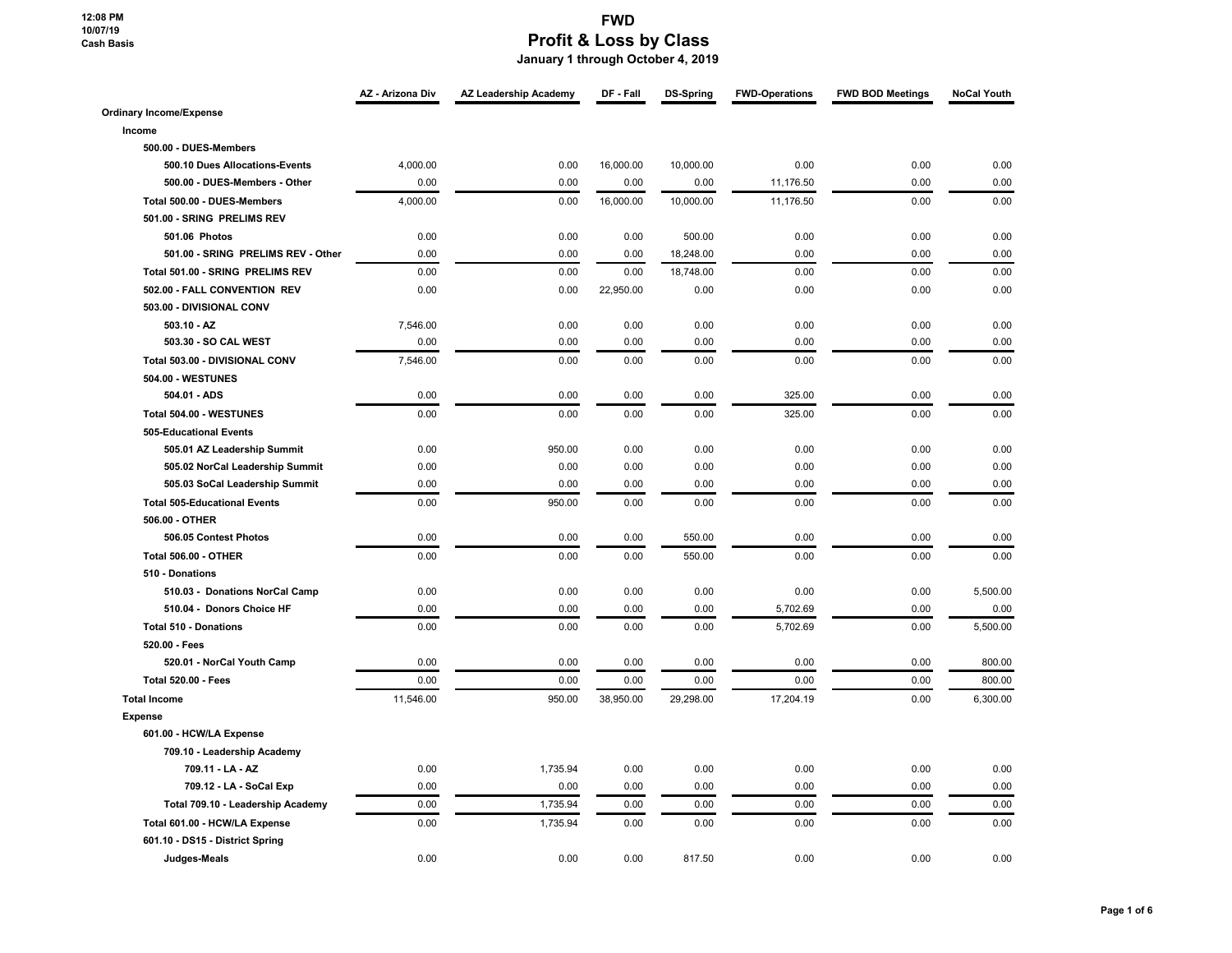|                                         | AZ - Arizona Div | AZ Leadership Academy | DF - Fall | <b>DS-Spring</b> | <b>FWD-Operations</b> | <b>FWD BOD Meetings</b> | <b>NoCal Youth</b> |
|-----------------------------------------|------------------|-----------------------|-----------|------------------|-----------------------|-------------------------|--------------------|
| Judges-Misc                             | 0.00             | 0.00                  | 0.00      | 859.83           | 0.00                  | 0.00                    | 0.00               |
| <b>Judges Travel</b>                    | 0.00             | 0.00                  | 0.00      | 5,368.93         | 0.00                  | 0.00                    | 0.00               |
| 601.10 - DS15 - District Spring - Other | 0.00             | 0.00                  | 0.00      | 15,194.91        | 0.00                  | 0.00                    | 0.00               |
| Total 601.10 - DS15 - District Spring   | 0.00             | 0.00                  | 0.00      | 22,241.17        | 0.00                  | 0.00                    | 0.00               |
| 601.20 - AZ15 - AZ Div Exp              |                  |                       |           |                  |                       |                         |                    |
| Judges-Meals                            | 517.54           | 0.00                  | 0.00      | 0.00             | 0.00                  | 0.00                    | 0.00               |
| Judges-Misc                             | 264.21           | 0.00                  | 0.00      | 0.00             | 0.00                  | 0.00                    | 0.00               |
| <b>Judges Travel</b>                    | 1,057.18         | 0.00                  | 0.00      | 0.00             | 0.00                  | 0.00                    | 0.00               |
| 601.20 - AZ15 - AZ Div Exp - Other      | 10,036.18        | 0.00                  | 0.00      | 0.00             | 0.00                  | 0.00                    | 0.00               |
| Total 601.20 - AZ15 - AZ Div Exp        | 11,875.11        | 0.00                  | 0.00      | 0.00             | 0.00                  | 0.00                    | 0.00               |
| 601.30 - SC15 - SoCal Div Exp           |                  |                       |           |                  |                       |                         |                    |
| 601.30.01Judges-Travel                  | 0.00             | 0.00                  | 0.00      | 0.00             | 0.00                  | 0.00                    | 0.00               |
| 601.30.02 Judges-Meals                  | 0.00             | 0.00                  | 0.00      | 0.00             | 0.00                  | 0.00                    | 0.00               |
| 601.30.03 Judges-Misc.                  | 0.00             | 0.00                  | 0.00      | 0.00             | 0.00                  | 0.00                    | 0.00               |
| 601.30 - SC15 - SoCal Div Exp - Other   | 0.00             | 0.00                  | 0.00      | 0.00             | 0.00                  | 0.00                    | 0.00               |
| Total 601.30 - SC15 - SoCal Div Exp     | 0.00             | 0.00                  | 0.00      | 0.00             | 0.00                  | 0.00                    | 0.00               |
| 602.00 - Fall Convention Exp            |                  |                       |           |                  |                       |                         |                    |
| 602.01 - DF15 - District Fall           |                  |                       |           |                  |                       |                         |                    |
| 602.01.01Judges-Travel                  | 0.00             | 0.00                  | 3,230.03  | 0.00             | 0.00                  | 0.00                    | 0.00               |
| 602.01.02Judges-Meals                   | 0.00             | 0.00                  | 432.00    | 0.00             | 0.00                  | 0.00                    | 0.00               |
| 602.01 - DF15 - District Fall - Other   | 0.00             | 0.00                  | 25,012.80 | 0.00             | 0.00                  | 0.00                    | 0.00               |
| Total 602.01 - DF15 - District Fall     | 0.00             | 0.00                  | 28,674.83 | 0.00             | 0.00                  | 0.00                    | 0.00               |
| Total 602.00 - Fall Convention Exp      | 0.00             | 0.00                  | 28,674.83 | 0.00             | 0.00                  | 0.00                    | 0.00               |
| 604.00 - BD MEETING                     |                  |                       |           |                  |                       |                         |                    |
| 604.01 - TRAVEL                         | 0.00             | 0.00                  | 0.00      | 0.00             | 0.00                  | 3,655.92                | 0.00               |
| 604.02 - MEALS                          | 0.00             | 0.00                  | 0.00      | 0.00             | 0.00                  | 1,398.99                | 0.00               |
| 604.03 - LODGING                        | 0.00             | 0.00                  | 0.00      | 0.00             | 0.00                  | 8,537.20                | 0.00               |
| 604.04 - BD Meeting - Supplies          | 0.00             | 0.00                  | 0.00      | 0.00             | 0.00                  | 38.98                   | 0.00               |
| Total 604.00 - BD MEETING               | 0.00             | 0.00                  | 0.00      | 0.00             | 0.00                  | 13,631.09               | 0.00               |
| 607.08 - C&J                            |                  |                       |           |                  |                       |                         |                    |
| 607.085 - C&J CAT SCH                   | 0.00             | 0.00                  | 0.00      | 0.00             | 499.32                | 0.00                    | 0.00               |
| Total 607.08 - C&J                      | 0.00             | 0.00                  | 0.00      | 0.00             | 499.32                | 0.00                    | 0.00               |
| 607.09 - YMIH                           |                  |                       |           |                  |                       |                         |                    |
| 607.095 - AWARDS                        | 0.00             | 0.00                  | 0.00      | 0.00             | 0.00                  | 0.00                    | 0.00               |
| 607.096 - NoCal Youth Camp              | 0.00             | 0.00                  | 0.00      | 0.00             | 0.00                  | 0.00                    | 2,956.26           |
| 607.097 Youth Festival Grants           | 0.00             | 0.00                  | 0.00      | 0.00             | 0.00                  | 0.00                    | 0.00               |
| <b>Total 607.09 - YMIH</b>              | 0.00             | 0.00                  | 0.00      | 0.00             | 0.00                  | 0.00                    | 2,956.26           |
| 607.10 - EVENTS                         |                  |                       |           |                  |                       |                         |                    |
| 607.101 - SUPPLIES                      | 0.00             | 0.00                  | 0.00      | 0.00             | 568.79                | 0.00                    | 0.00               |
| Total 607.10 - EVENTS                   | 0.00             | 0.00                  | 0.00      | 0.00             | 568.79                | 0.00                    | 0.00               |
| 607.12 - MKTG & PR                      |                  |                       |           |                  |                       |                         |                    |
| 607.123 - PROMO MATERIALS               | 0.00             | 0.00                  | 0.00      | 0.00             | 1,796.27              | 0.00                    | 0.00               |
| 607.124 - WEB EXPENSES                  | 0.00             | 0.00                  | 0.00      | 0.00             | 1,993.30              | 0.00                    | 0.00               |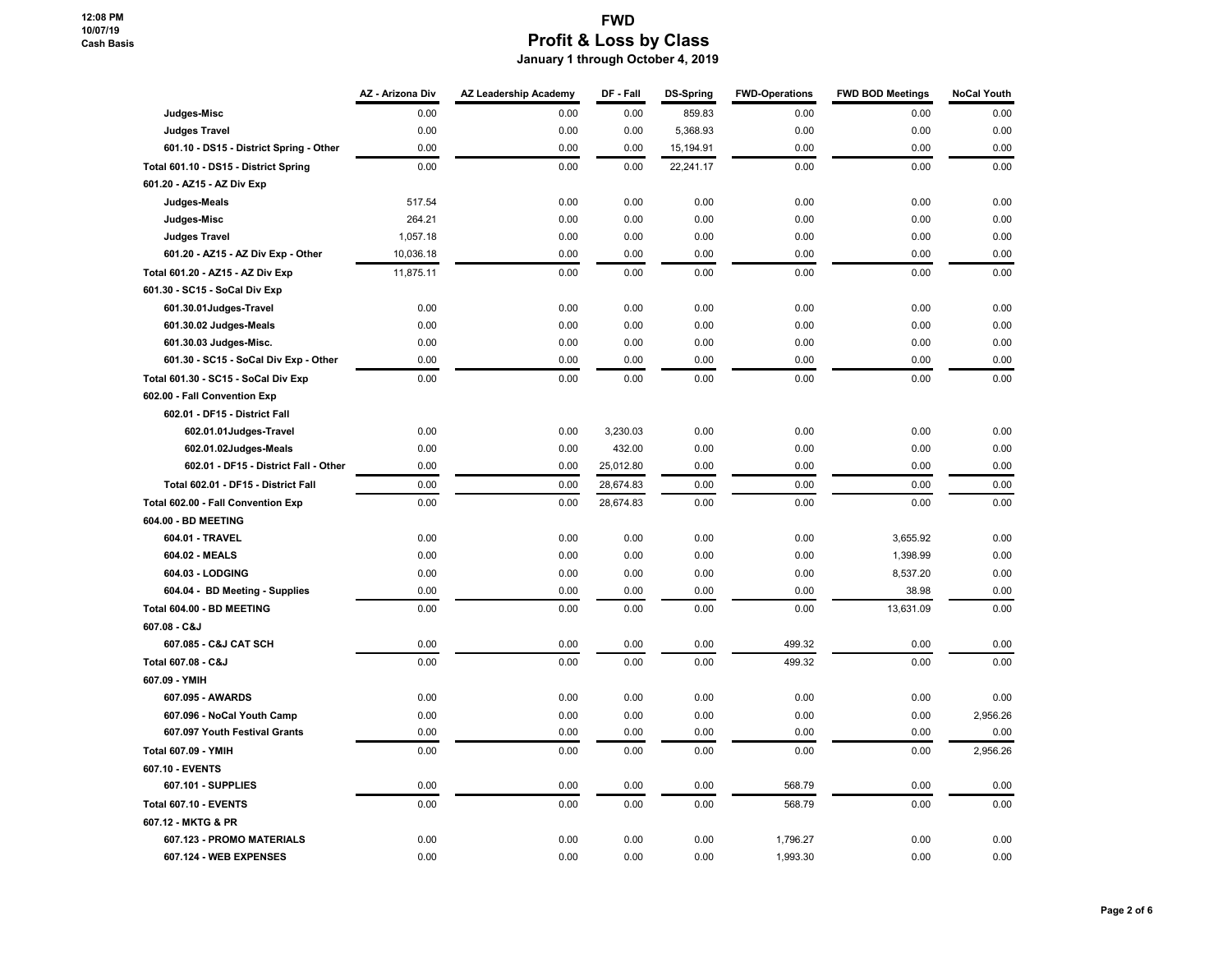|                                     | AZ - Arizona Div | AZ Leadership Academy | DF - Fall | <b>DS-Spring</b> | <b>FWD-Operations</b> | <b>FWD BOD Meetings</b> | <b>NoCal Youth</b> |
|-------------------------------------|------------------|-----------------------|-----------|------------------|-----------------------|-------------------------|--------------------|
| 607.125 - Ads purchased/placed      | 0.00             | 0.00                  | 0.00      | 0.00             | 350.00                | 0.00                    | 0.00               |
| 708.00 - WESTUNES                   | 0.00             | 0.00                  | 0.00      | 0.00             | 420.00                | 0.00                    | 0.00               |
| <b>Total 607.12 - MKTG &amp; PR</b> | 0.00             | 0.00                  | 0.00      | 0.00             | 4,559.57              | 0.00                    | 0.00               |
| 609.00 - MISC EXP                   | 0.00             | 8.00                  | 0.00      | 41.53            | 3.43                  | 0.00                    | 0.00               |
| 609.01 - Dues Collection Fees       | 0.00             | 0.00                  | 0.00      | 0.00             | 1,967.07              | 0.00                    | 0.00               |
| 609.02 - Merchant Acct Fees         | 262.21           | 20.70                 | 776.86    | 593.84           | 8.10                  | 0.00                    | 0.00               |
| 610.00 - INTERN. QT TRAVEL          | 0.00             | 0.00                  | 0.00      | 0.00             | 3,233.75              | 0.00                    | 0.00               |
| 611.00 - INTERN CH TRAVEL           | 0.00             | 0.00                  | 0.00      | 0.00             | 7,462.50              | 0.00                    | 0.00               |
| 622.00 - GOV'T FEES                 | 0.00             | 0.00                  | 0.00      | 0.00             | 160.00                | 0.00                    | 0.00               |
| 700.00 - PRESIDENT                  |                  |                       |           |                  |                       |                         |                    |
| 600.00 - AWARDS                     | 0.00             | 0.00                  | 153.00    | 241.43           | 239.95                | 0.00                    | 0.00               |
| 607.17 - President Exp Other        | 0.00             | 0.00                  | 0.00      | 425.82           | 427.22                | 0.00                    | 0.00               |
| 700.03 - TRAVEL                     | 213.60           | 0.00                  | 0.00      | 0.00             | 1,879.98              | 0.00                    | 0.00               |
| 700.05 - Pres Mid-Winter Exp        | 0.00             | 0.00                  | 0.00      | 0.00             | 1,831.63              | 0.00                    | 0.00               |
| Total 700.00 - PRESIDENT            | 213.60           | 0.00                  | 153.00    | 667.25           | 4,378.78              | 0.00                    | 0.00               |
| 703.00 - EVP                        |                  |                       |           |                  |                       |                         |                    |
| 703.03 - TRVL & MEALS               | 0.00             | 0.00                  | 0.00      | 0.00             | 1,651.41              | 0.00                    | 0.00               |
| 703.04 - EVP Supplies               | 0.00             | 0.00                  | 0.00      | 0.00             | 44.80                 | 0.00                    | 0.00               |
| 703.07 - EVP LODGING                | 0.00             | 0.00                  | 0.00      | 0.00             | 1,346.52              | 0.00                    | 0.00               |
| 703.08 - EVP Business Expenses      | 0.00             | 0.00                  | 0.00      | 0.00             | 427.22                | 0.00                    | 0.00               |
| <b>Total 703.00 - EVP</b>           | 0.00             | 0.00                  | 0.00      | 0.00             | 3,469.95              | 0.00                    | 0.00               |
| 704.00 - DVP                        |                  |                       |           |                  |                       |                         |                    |
| 704.10 - DVP AZ                     |                  |                       |           |                  |                       |                         |                    |
| 704.13-TRAVEL                       | 0.00             | 0.00                  | 0.00      | 0.00             | 285.54                | 0.00                    | 0.00               |
| <b>Total 704.10 - DVP AZ</b>        | 0.00             | 0.00                  | 0.00      | 0.00             | 285.54                | 0.00                    | 0.00               |
| <b>Total 704.00 - DVP</b>           | 0.00             | 0.00                  | 0.00      | 0.00             | 285.54                | 0.00                    | 0.00               |
| 705.00 - SECRETARY                  |                  |                       |           |                  |                       |                         |                    |
| 603.00 - INSURANCE                  | 0.00             | 0.00                  | 0.00      | 0.00             | 180.00                | 0.00                    | 0.00               |
| Total 705.00 - SECRETARY            | 0.00             | 0.00                  | 0.00      | 0.00             | 180.00                | 0.00                    | 0.00               |
| 706.00 - TREASURER                  |                  |                       |           |                  |                       |                         |                    |
| 706.02 - POSTAGE                    | 0.00             | 0.00                  | 0.00      | 0.00             | 77.05                 | 0.00                    | 0.00               |
| 706.03 - SUPPLIES                   | 0.00             | 0.00                  | 0.00      | 0.00             | 72.47                 | 0.00                    | 0.00               |
| 706.04-Subscriptions                | 0.00             | 0.00                  | 0.00      | 0.00             | 178.00                | 0.00                    | 0.00               |
| 706.05-Training                     | 0.00             | 0.00                  | 0.00      | 0.00             | $-22.00$              | 0.00                    | 0.00               |
| 706.06-Travel                       | 0.00             | 0.00                  | 0.00      | 0.00             | 214.65                | 0.00                    | 0.00               |
| Total 706.00 - TREASURER            | 0.00             | 0.00                  | 0.00      | 0.00             | 520.17                | 0.00                    | 0.00               |
| <b>Total Expense</b>                | 12,350.92        | 1,764.64              | 29,604.69 | 23,543.79        | 27,296.97             | 13,631.09               | 2,956.26           |
| <b>Net Ordinary Income</b>          | $-804.92$        | $-814.64$             | 9,345.31  | 5,754.21         | $-10,092.78$          | $-13,631.09$            | 3,343.74           |
| Net Income                          | -804.92          | $-814.64$             | 9,345.31  | 5,754.21         | $-10,092.78$          | $-13,631.09$            | 3,343.74           |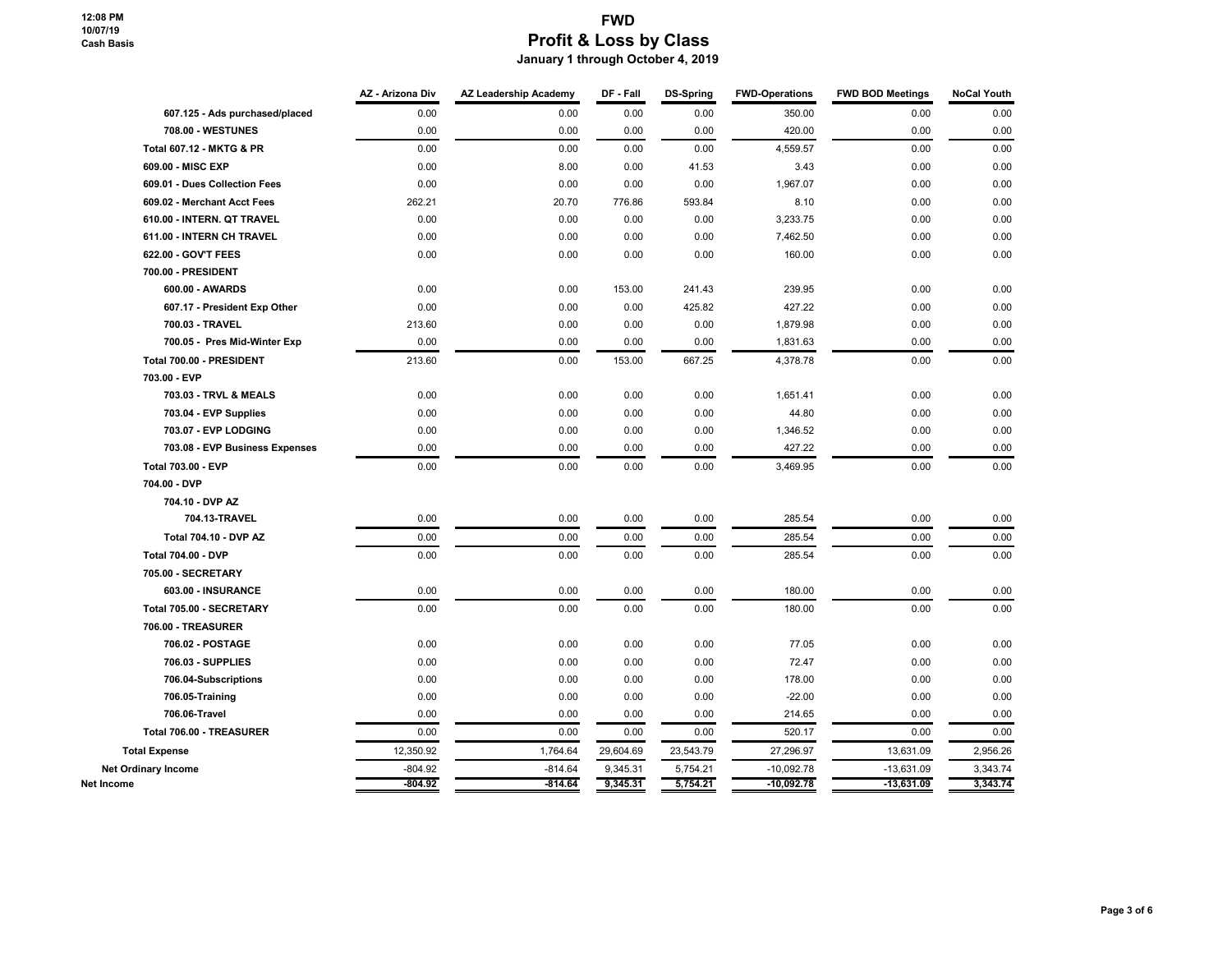**12:08 PM 10/07/19 Cash Basis**

### **FWD Profit & Loss by Class**

 **January 1 through October 4, 2019**

|                                     | NorCal Leadership Acad | SC - So Cal Div | SoCal Ldr Academy | YIH  | Unclassified | <b>TOTAL</b> |
|-------------------------------------|------------------------|-----------------|-------------------|------|--------------|--------------|
| <b>Ordinary Income/Expense</b>      |                        |                 |                   |      |              |              |
| Income                              |                        |                 |                   |      |              |              |
| 500.00 - DUES-Members               |                        |                 |                   |      |              |              |
| 500.10 Dues Allocations-Events      | 0.00                   | 8,000.00        | 0.00              | 0.00 | 0.00         | 38,000.00    |
| 500.00 - DUES-Members - Other       | 0.00                   | 0.00            | 0.00              | 0.00 | 0.00         | 11,176.50    |
| Total 500.00 - DUES-Members         | 0.00                   | 8,000.00        | 0.00              | 0.00 | 0.00         | 49,176.50    |
| 501.00 - SRING PRELIMS REV          |                        |                 |                   |      |              |              |
| 501.06 Photos                       | 0.00                   | 0.00            | 0.00              | 0.00 | 0.00         | 500.00       |
| 501.00 - SRING PRELIMS REV - Other  | 0.00                   | 0.00            | 0.00              | 0.00 | 0.00         | 18.248.00    |
| Total 501.00 - SRING PRELIMS REV    | 0.00                   | 0.00            | 0.00              | 0.00 | 0.00         | 18,748.00    |
| 502.00 - FALL CONVENTION REV        | 0.00                   | 0.00            | 0.00              | 0.00 | 0.00         | 22,950.00    |
| 503.00 - DIVISIONAL CONV            |                        |                 |                   |      |              |              |
| 503.10 - AZ                         | 0.00                   | 0.00            | 0.00              | 0.00 | 0.00         | 7,546.00     |
| 503.30 - SO CAL WEST                | 0.00                   | 13,592.00       | 0.00              | 0.00 | 0.00         | 13,592.00    |
| Total 503.00 - DIVISIONAL CONV      | 0.00                   | 13,592.00       | 0.00              | 0.00 | 0.00         | 21.138.00    |
| <b>504.00 - WESTUNES</b>            |                        |                 |                   |      |              |              |
| 504.01 - ADS                        | 0.00                   | 0.00            | 0.00              | 0.00 | 0.00         | 325.00       |
| Total 504.00 - WESTUNES             | 0.00                   | 0.00            | 0.00              | 0.00 | 0.00         | 325.00       |
| 505-Educational Events              |                        |                 |                   |      |              |              |
| 505.01 AZ Leadership Summit         | 0.00                   | 0.00            | 0.00              | 0.00 | 0.00         | 950.00       |
| 505.02 NorCal Leadership Summit     | $-150.00$              | 0.00            | 0.00              | 0.00 | 0.00         | $-150.00$    |
| 505.03 SoCal Leadership Summit      | 0.00                   | 0.00            | 650.00            | 0.00 | 0.00         | 650.00       |
| <b>Total 505-Educational Events</b> | $-150.00$              | 0.00            | 650.00            | 0.00 | 0.00         | 1,450.00     |
| 506.00 - OTHER                      |                        |                 |                   |      |              |              |
| 506.05 Contest Photos               | 0.00                   | 0.00            | 0.00              | 0.00 | 0.00         | 550.00       |
| <b>Total 506.00 - OTHER</b>         | 0.00                   | 0.00            | 0.00              | 0.00 | 0.00         | 550.00       |
| 510 - Donations                     |                        |                 |                   |      |              |              |
| 510.03 - Donations NorCal Camp      | 0.00                   | 0.00            | 0.00              | 0.00 | 0.00         | 5,500.00     |
| 510.04 - Donors Choice HF           | 0.00                   | 0.00            | 0.00              | 0.00 | 0.00         | 5,702.69     |
| <b>Total 510 - Donations</b>        | 0.00                   | 0.00            | 0.00              | 0.00 | 0.00         | 11,202.69    |
| 520.00 - Fees                       |                        |                 |                   |      |              |              |
| 520.01 - NorCal Youth Camp          | 0.00                   | 0.00            | 0.00              | 0.00 | 0.00         | 800.00       |
| <b>Total 520.00 - Fees</b>          | 0.00                   | 0.00            | 0.00              | 0.00 | 0.00         | 800.00       |
| <b>Total Income</b>                 | $-150.00$              | 21,592.00       | 650.00            | 0.00 | 0.00         | 126,340.19   |
| <b>Expense</b>                      |                        |                 |                   |      |              |              |
| 601.00 - HCW/LA Expense             |                        |                 |                   |      |              |              |
| 709.10 - Leadership Academy         |                        |                 |                   |      |              |              |
| 709.11 - LA - AZ                    | 0.00                   | 0.00            | 0.00              | 0.00 | 0.00         | 1,735.94     |
| 709.12 - LA - SoCal Exp             | 0.00                   | 0.00            | 1,600.07          | 0.00 | 0.00         | 1,600.07     |
| Total 709.10 - Leadership Academy   | 0.00                   | 0.00            | 1,600.07          | 0.00 | 0.00         | 3,336.01     |
| Total 601.00 - HCW/LA Expense       | 0.00                   | 0.00            | 1,600.07          | 0.00 | 0.00         | 3,336.01     |
| 601.10 - DS15 - District Spring     |                        |                 |                   |      |              |              |
| Judges-Meals                        | 0.00                   | 0.00            | 0.00              | 0.00 | 0.00         | 817.50       |
|                                     |                        |                 |                   |      |              |              |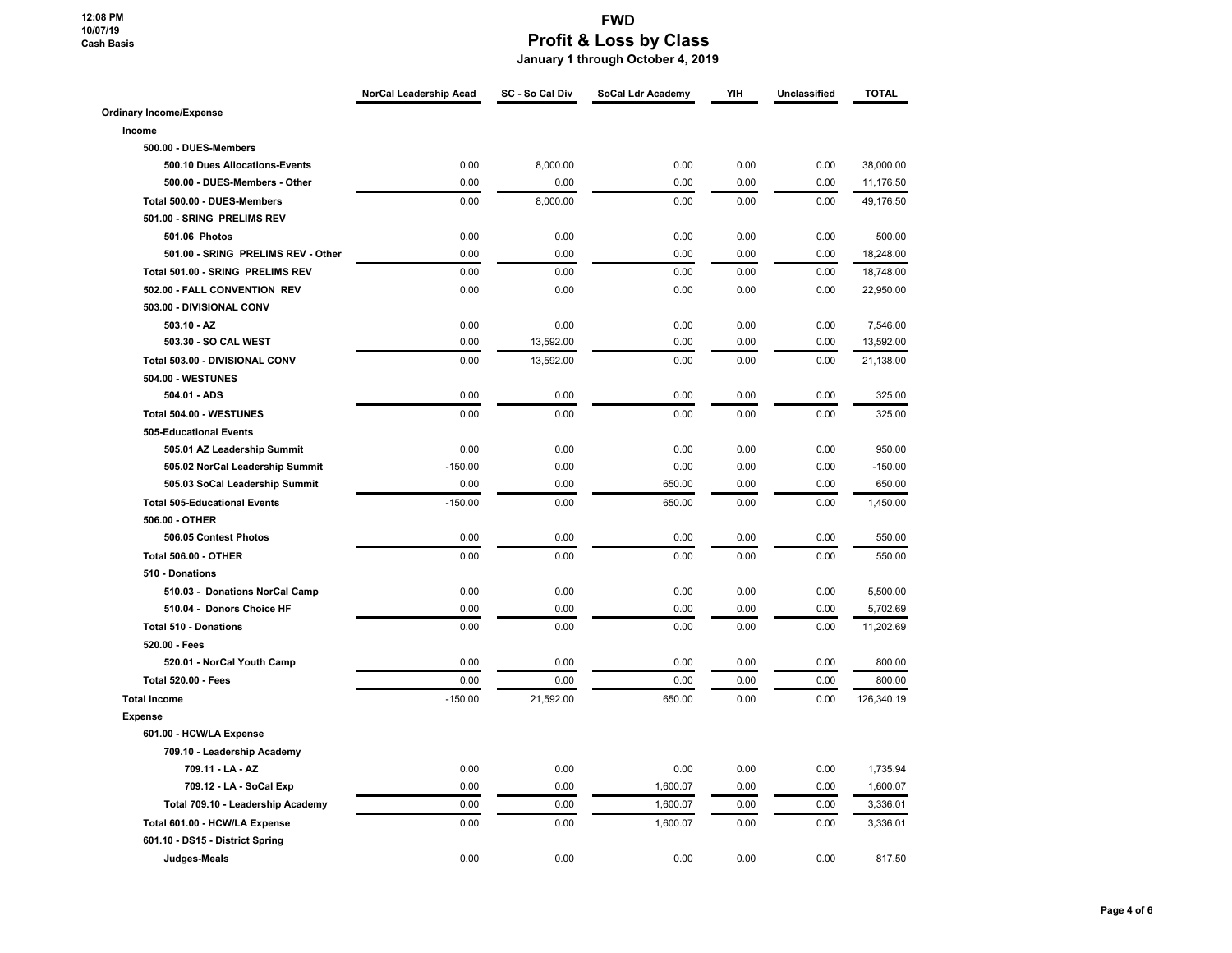|                                         | NorCal Leadership Acad | SC - So Cal Div | SoCal Ldr Academy | YIH      | Unclassified | <b>TOTAL</b> |
|-----------------------------------------|------------------------|-----------------|-------------------|----------|--------------|--------------|
| Judges-Misc                             | 0.00                   | 0.00            | 0.00              | 0.00     | 0.00         | 859.83       |
| <b>Judges Travel</b>                    | 0.00                   | 0.00            | 0.00              | 0.00     | 0.00         | 5,368.93     |
| 601.10 - DS15 - District Spring - Other | 0.00                   | 0.00            | 0.00              | 0.00     | 0.00         | 15, 194.91   |
| Total 601.10 - DS15 - District Spring   | 0.00                   | 0.00            | 0.00              | 0.00     | 0.00         | 22,241.17    |
| 601.20 - AZ15 - AZ Div Exp              |                        |                 |                   |          |              |              |
| Judges-Meals                            | 0.00                   | 0.00            | 0.00              | 0.00     | 0.00         | 517.54       |
| Judges-Misc                             | 0.00                   | 0.00            | 0.00              | 0.00     | 0.00         | 264.21       |
| <b>Judges Travel</b>                    | 0.00                   | 0.00            | 0.00              | 0.00     | 0.00         | 1,057.18     |
| 601.20 - AZ15 - AZ Div Exp - Other      | 0.00                   | 0.00            | 0.00              | 0.00     | 0.00         | 10,036.18    |
| Total 601.20 - AZ15 - AZ Div Exp        | 0.00                   | 0.00            | 0.00              | 0.00     | 0.00         | 11,875.11    |
| 601.30 - SC15 - SoCal Div Exp           |                        |                 |                   |          |              |              |
| 601.30.01Judges-Travel                  | 0.00                   | 3,553.86        | 0.00              | 0.00     | 0.00         | 3,553.86     |
| 601.30.02 Judges-Meals                  | 0.00                   | 716.96          | 0.00              | 0.00     | 0.00         | 716.96       |
| 601.30.03 Judges-Misc.                  | 0.00                   | 106.43          | 0.00              | 0.00     | 0.00         | 106.43       |
| 601.30 - SC15 - SoCal Div Exp - Other   | 0.00                   | 16,822.45       | 0.00              | 0.00     | 0.00         | 16,822.45    |
| Total 601.30 - SC15 - SoCal Div Exp     | 0.00                   | 21,199.70       | 0.00              | 0.00     | 0.00         | 21,199.70    |
| 602.00 - Fall Convention Exp            |                        |                 |                   |          |              |              |
| 602.01 - DF15 - District Fall           |                        |                 |                   |          |              |              |
| 602.01.01Judges-Travel                  | 0.00                   | 0.00            | 0.00              | 0.00     | 0.00         | 3,230.03     |
| 602.01.02Judges-Meals                   | 0.00                   | 0.00            | 0.00              | 0.00     | 0.00         | 432.00       |
| 602.01 - DF15 - District Fall - Other   | 0.00                   | 0.00            | 0.00              | 0.00     | 0.00         | 25,012.80    |
| Total 602.01 - DF15 - District Fall     | 0.00                   | 0.00            | 0.00              | 0.00     | 0.00         | 28.674.83    |
| Total 602.00 - Fall Convention Exp      | 0.00                   | 0.00            | 0.00              | 0.00     | 0.00         | 28,674.83    |
| 604.00 - BD MEETING                     |                        |                 |                   |          |              |              |
| 604.01 - TRAVEL                         | 0.00                   | 0.00            | 0.00              | 0.00     | 0.00         | 3,655.92     |
| 604.02 - MEALS                          | 0.00                   | 0.00            | 0.00              | 0.00     | 0.00         | 1,398.99     |
| 604.03 - LODGING                        | 0.00                   | 0.00            | 0.00              | 0.00     | 0.00         | 8,537.20     |
| 604.04 - BD Meeting - Supplies          | 0.00                   | 0.00            | 0.00              | 0.00     | 0.00         | 38.98        |
| Total 604.00 - BD MEETING               | 0.00                   | 0.00            | 0.00              | 0.00     | 0.00         | 13,631.09    |
| 607.08 - C&J                            |                        |                 |                   |          |              |              |
| 607.085 - C&J CAT SCH                   | 0.00                   | 0.00            | 0.00              | 0.00     | 0.00         | 499.32       |
| Total 607.08 - C&J                      | 0.00                   | 0.00            | 0.00              | 0.00     | 0.00         | 499.32       |
| 607.09 - YMIH                           |                        |                 |                   |          |              |              |
| 607.095 - AWARDS                        | 0.00                   | 0.00            | 0.00              | 1,000.00 | 0.00         | 1,000.00     |
| 607.096 - NoCal Youth Camp              | 0.00                   | 0.00            | 0.00              | 0.00     | 0.00         | 2,956.26     |
| 607.097 Youth Festival Grants           | 0.00                   | 0.00            | 0.00              | 0.00     | 0.00         | 0.00         |
| <b>Total 607.09 - YMIH</b>              | 0.00                   | 0.00            | 0.00              | 1,000.00 | 0.00         | 3,956.26     |
| 607.10 - EVENTS                         |                        |                 |                   |          |              |              |
| 607.101 - SUPPLIES                      | 0.00                   | 0.00            | 0.00              | 0.00     | 0.00         | 568.79       |
| <b>Total 607.10 - EVENTS</b>            | 0.00                   | 0.00            | 0.00              | 0.00     | 0.00         | 568.79       |
| 607.12 - MKTG & PR                      |                        |                 |                   |          |              |              |
| 607.123 - PROMO MATERIALS               | 0.00                   | 0.00            | 0.00              | 0.00     | 0.00         | 1,796.27     |
| 607.124 - WEB EXPENSES                  | 0.00                   | 0.00            | 0.00              | 0.00     | 0.00         | 1,993.30     |